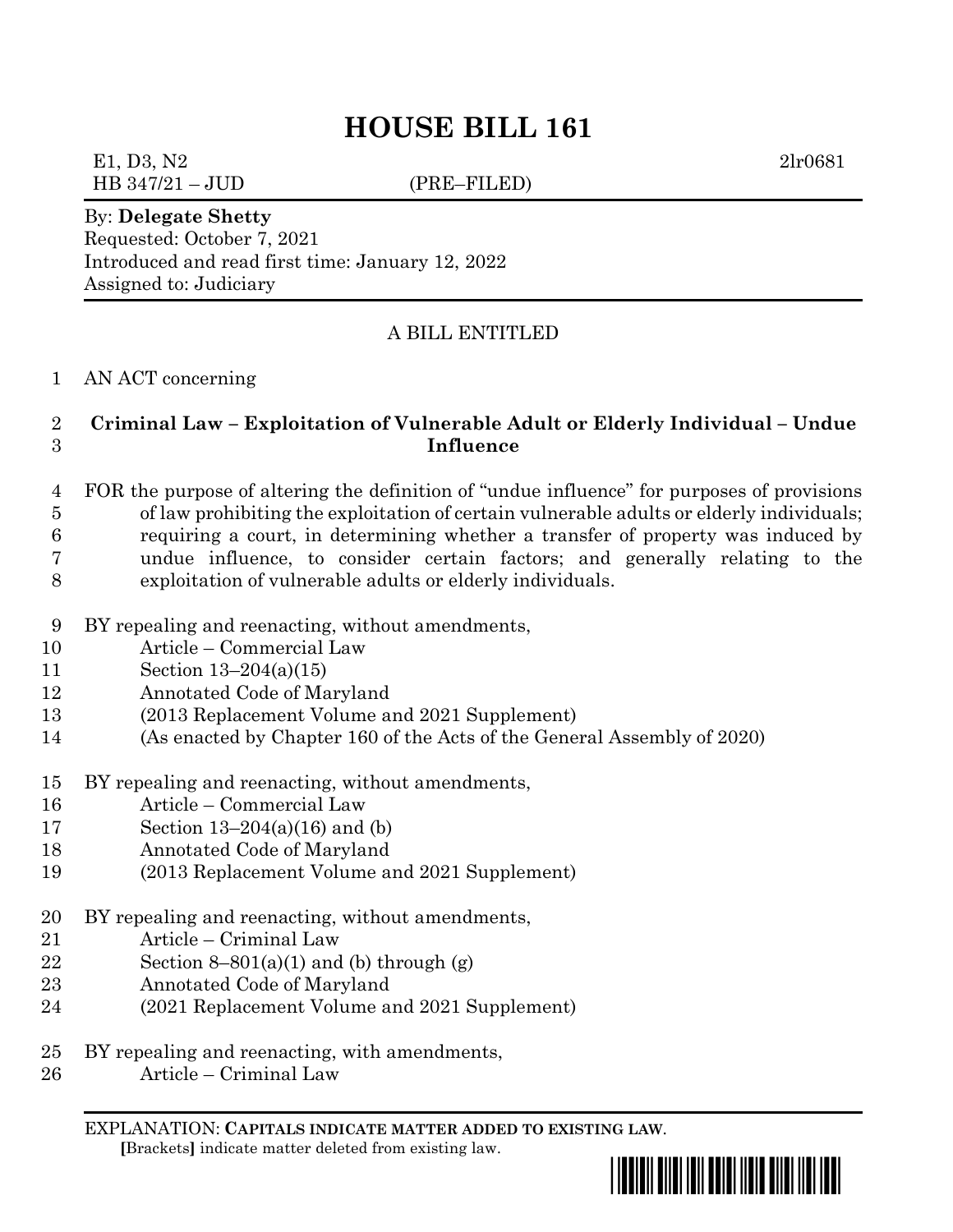## **HOUSE BILL 161**

| $\mathbf 1$<br>$\overline{2}$<br>3 | Section $8-801(a)(6)$<br>Annotated Code of Maryland<br>(2021 Replacement Volume and 2021 Supplement)                                                                                                                                           |  |  |  |
|------------------------------------|------------------------------------------------------------------------------------------------------------------------------------------------------------------------------------------------------------------------------------------------|--|--|--|
| 4<br>$\bf 5$<br>$\,6$<br>7<br>8    | BY adding to<br>Article – Criminal Law<br>Section $8-801(h)$<br>Annotated Code of Maryland<br>(2021 Replacement Volume and 2021 Supplement)                                                                                                    |  |  |  |
| 9<br>10<br>11<br>12<br>13          | BY repealing and reenacting, without amendments,<br>Article – Estates and Trusts<br>Section 11-111<br>Annotated Code of Maryland<br>(2017 Replacement Volume and 2021 Supplement)                                                              |  |  |  |
| 14<br>15                           | SECTION 1. BE IT ENACTED BY THE GENERAL ASSEMBLY OF MARYLAND,<br>That the Laws of Maryland read as follows:                                                                                                                                    |  |  |  |
| 16                                 | <b>Article - Commercial Law</b>                                                                                                                                                                                                                |  |  |  |
| 17                                 | $13 - 204.$                                                                                                                                                                                                                                    |  |  |  |
| 18<br>19                           | In addition to any other of its powers and duties, the Division has the powers<br>(a)<br>and duties to:                                                                                                                                        |  |  |  |
| 20<br>21<br>22                     | Bring a civil action for damages or an action under this title<br>(15)<br>(i)<br>against a person who violates § 8-801 of the Criminal Law Article on behalf of a victim of<br>the offense or, if the victim is deceased, the victim's estate; |  |  |  |
| 23<br>24                           | Recover damages under this item for property loss or damage;<br>(ii)<br>and                                                                                                                                                                    |  |  |  |
| 25<br>26                           | If the Division prevails in an action brought under this item,<br>(iii)<br>recover the costs of the action for the use of the Office of the Attorney General; and                                                                              |  |  |  |
| 27<br>28<br>29                     | Bring a civil action for damages or an action under this title on<br>(16)<br>(i)<br>behalf of a susceptible adult or older adult who is authorized to bring a cause of action<br>under $\S$ 13–603 of the Estates and Trusts Article; and      |  |  |  |
| 30<br>31                           | If the Division prevails in an action brought under this item,<br>(i)<br>recover the costs of the action for the use of the Office of the Attorney General.                                                                                    |  |  |  |
| 32<br>33                           | A conviction for an offense under $\S$ 8-801 of the Criminal Law Article is not a<br>(b)<br>prerequisite for maintenance of an action under subsection $(a)(15)$ of this section.                                                              |  |  |  |

## **Article – Criminal Law**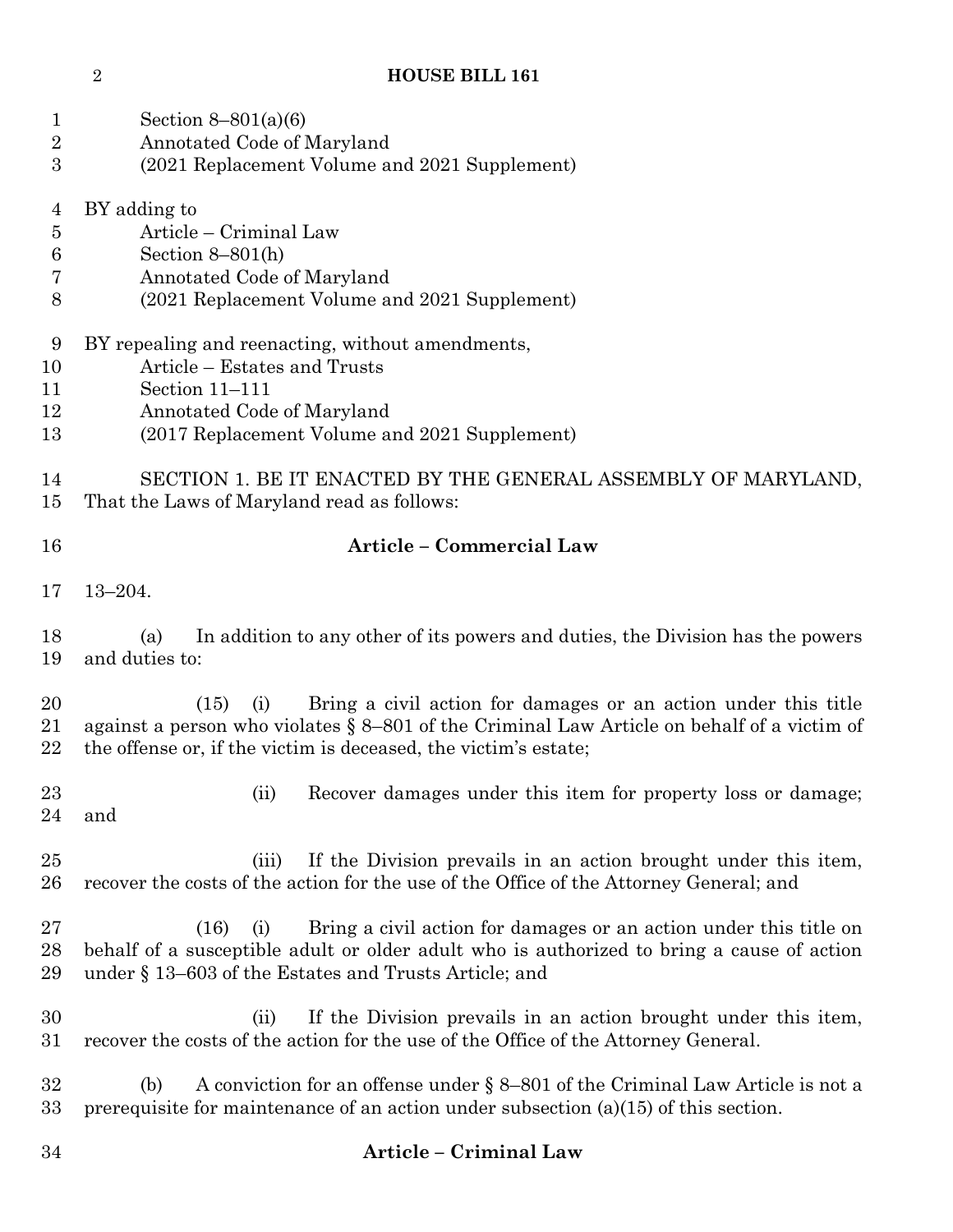#### **HOUSE BILL 161** 3

 8–801. (a) (1) In this section the following words have the meanings indicated. (6) (i) "Undue influence" means domination **[**and**],** influence **[**amounting to force and coercion**], OR EXCESSIVE PERSUASION** exercised by another person to such an extent that a vulnerable adult or an individual at least 68 years old was prevented from exercising free judgment and choice **AND THAT RESULTS IN INEQUITY**. (ii) "Undue influence" does not include the normal influence that one member of a family has over another member of the family. (b) (1) A person may not knowingly and willfully obtain by deception, intimidation, or undue influence the property of an individual that the person knows or reasonably should know is a vulnerable adult with intent to deprive the vulnerable adult of the vulnerable adult's property. (2) A person may not knowingly and willfully obtain by deception, intimidation, or undue influence the property of an individual that the person knows or reasonably should know is at least 68 years old, with intent to deprive the individual of the individual's property. (c) (1) (i) A person convicted of a violation of this section when the value of the property is at least \$1,500 but less than \$25,000 is guilty of a felony and: 19 1. is subject to imprisonment not exceeding 5 years or a fine not exceeding \$10,000 or both; and 21 2. shall restore the property taken or its value to the owner, or, if the owner is deceased, restore the property or its value to the owner's estate. 23 (ii) A person convicted of a violation of this section when the value of the property is at least \$25,000 but less than \$100,000 is guilty of a felony and: 25 1. is subject to imprisonment not exceeding 10 years or a fine not exceeding \$15,000 or both; and 27 2. shall restore the property taken or its value to the owner, or, if the owner is deceased, restore the property or its value to the owner's estate. (iii) A person convicted of a violation of this section when the value of the property is \$100,000 or more is guilty of a felony and: 31 31 1. is subject to imprisonment not exceeding 20 years or a fine not exceeding \$25,000 or both; and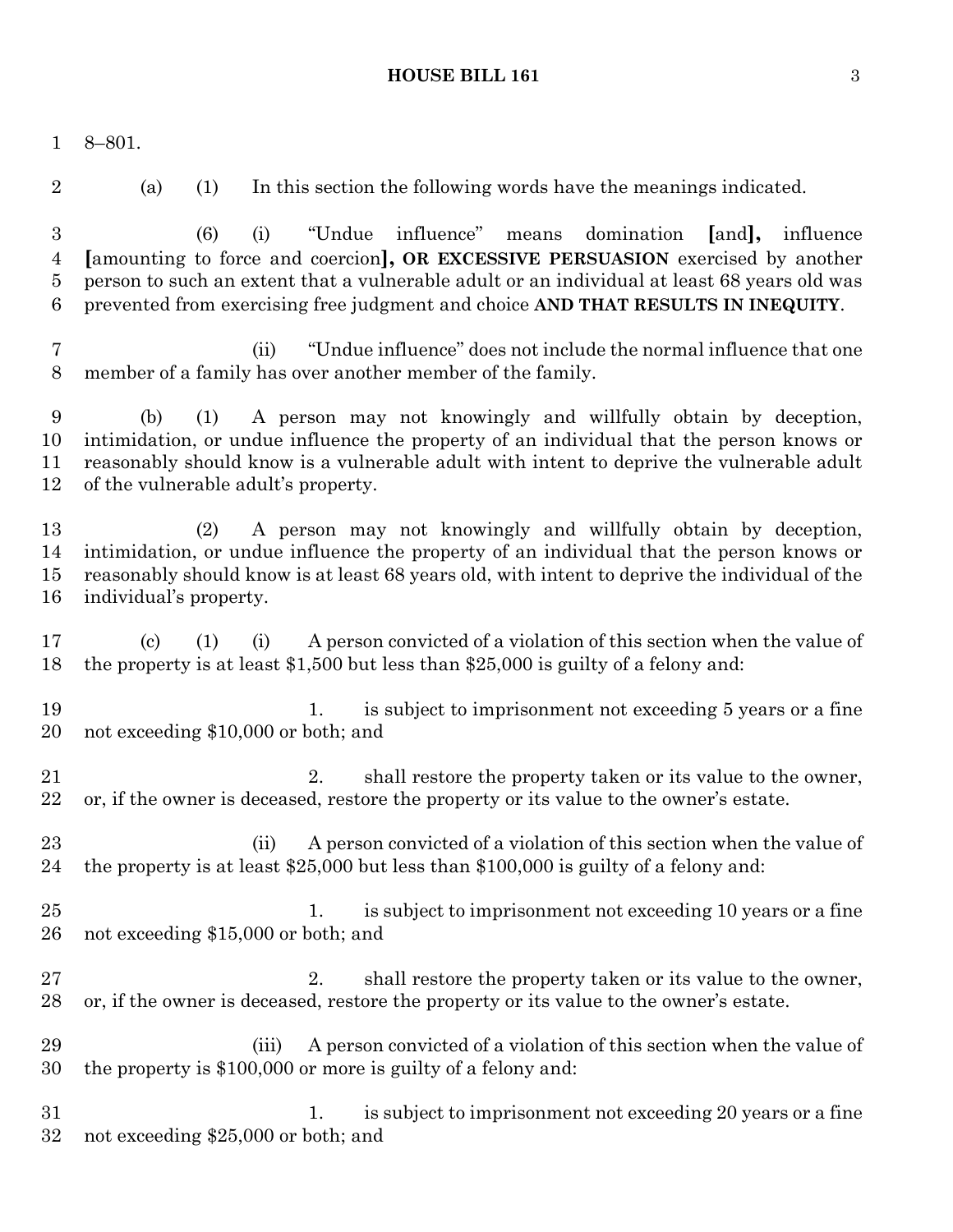#### **HOUSE BILL 161**

 2. shall restore the property taken or its value to the owner, or, if the owner is deceased, restore the property or its value to the owner's estate. (2) A person convicted of a violation of this section when the value of the property is less than \$1,500 is guilty of a misdemeanor and: (i) is subject to imprisonment not exceeding 1 year or a fine not exceeding \$500 or both; and (ii) shall restore the property taken or its value to the owner, or, if the owner is deceased, restore the property or its value to the owner's estate. (d) A sentence imposed under this section may be separate from and consecutive to or concurrent with a sentence for any crime based on the act or acts establishing the violation of this section. (e) (1) If a defendant fails to restore fully the property taken or its value as ordered under subsection (c) of this section, the defendant is disqualified, to the extent of the defendant's failure to restore the property or its value, from inheriting, taking, enjoying, receiving, or otherwise benefiting from the estate, insurance proceeds, or property of the victim of the offense, whether by operation of law or pursuant to a legal document executed or entered into by the victim before the defendant shall have been convicted under this section. (2) The defendant has the burden of proof with respect to establishing under paragraph (1) of this subsection that the defendant has fully restored the property taken or its value. (f) This section may not be construed to impose criminal liability on a person who, at the request of the victim of the offense, the victim's family, or the court appointed guardian of the victim, has made a good faith effort to assist the victim in the management of or transfer of the victim's property. (g) In addition to any penalties set forth in this section, a violation of this section: (1) is an unfair, abusive, or deceptive trade practice within the meaning of Title 13 of the Commercial Law Article; and (2) is subject to the enforcement and penalty provisions contained in Title 13 of the Commercial Law Article. **(H) IN DETERMINING WHETHER PROPERTY WAS OBTAINED BY UNDUE INFLUENCE, THE COURT SHALL CONSIDER: (1) THE VULNERABILITY OF THE VICTIM, INCLUDING: (I) INCAPACITY;**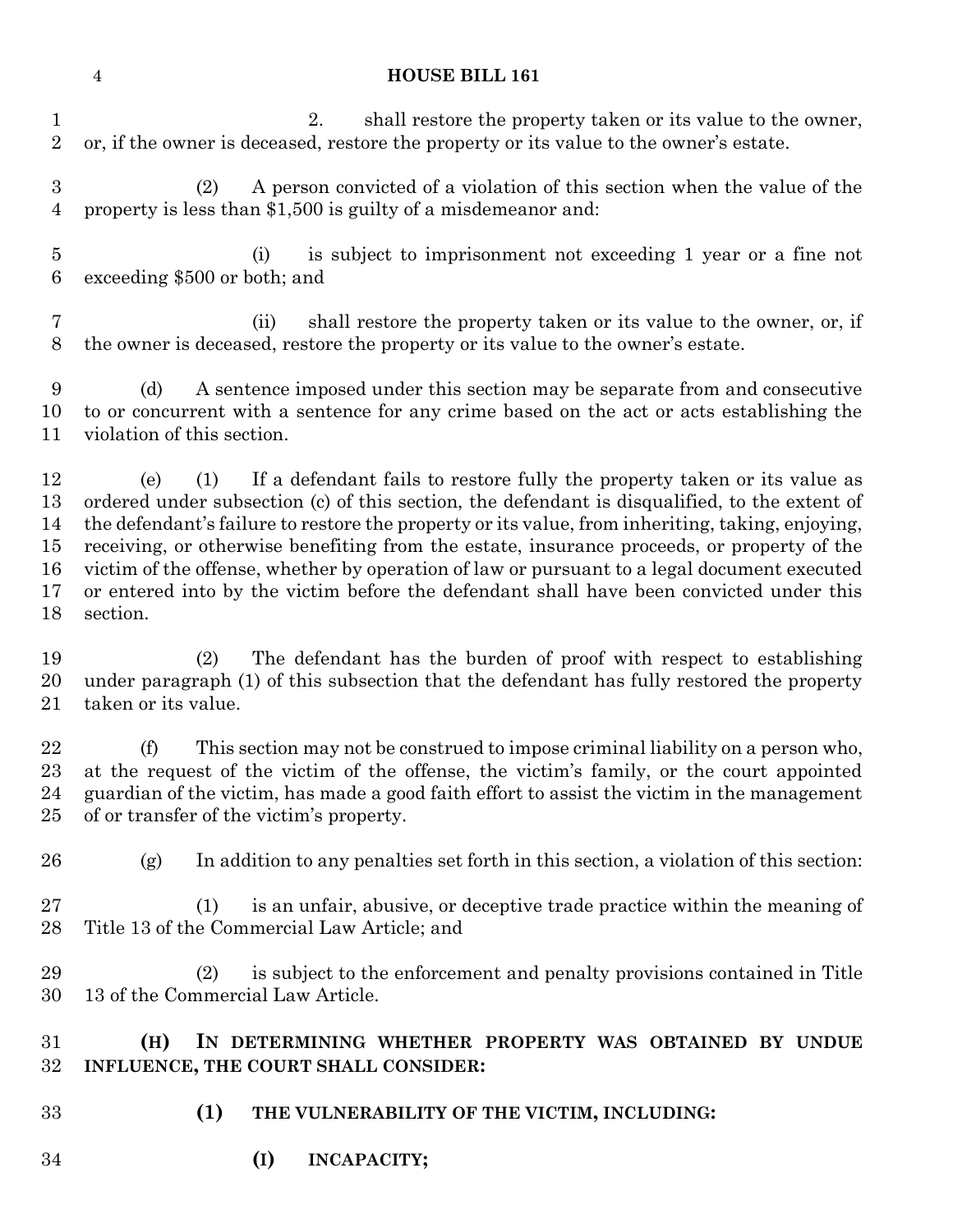## **HOUSE BILL 161** 5

| $\mathbf{1}$   |                                            | (II)  | ILLNESS;                                                                                                                |
|----------------|--------------------------------------------|-------|-------------------------------------------------------------------------------------------------------------------------|
| $\overline{2}$ |                                            |       | (III) DISABILITY;                                                                                                       |
| 3              |                                            | (IV)  | INJURY;                                                                                                                 |
| $\overline{4}$ |                                            | (V)   | AGE;                                                                                                                    |
| $\overline{5}$ |                                            | (VI)  | EDUCATION;                                                                                                              |
| 6              |                                            |       | (VII) IMPAIRED COGNITIVE FUNCTION;                                                                                      |
| 7              |                                            |       | (VIII) EMOTIONAL DISTRESS;                                                                                              |
| 8              |                                            | (IX)  | <b>ISOLATION; AND</b>                                                                                                   |
| 9              |                                            | (X)   | DEPENDENCY;                                                                                                             |
| 10<br>11       | (2)<br>THE ALLEGED VICTIM'S VULNERABILITY; |       | WHETHER THE DEFENDANT KNEW OR SHOULD HAVE KNOWN OF                                                                      |
| 12<br>13       | (3)<br>AS:                                 |       | THE DEFENDANT'S APPARENT AUTHORITY, INCLUDING STATUS                                                                    |
| 14             |                                            | (I)   | A FIDUCIARY;                                                                                                            |
| 15             |                                            | (II)  | A FAMILY MEMBER;                                                                                                        |
| 16             |                                            | (III) | A CARE PROVIDER;                                                                                                        |
| 17             |                                            | (IV)  | A HEALTH CARE PROFESSIONAL;                                                                                             |
| 18             |                                            | (V)   | A LEGAL PROFESSIONAL;                                                                                                   |
| 19             |                                            | (VI)  | A SPIRITUAL ADVISER; OR                                                                                                 |
| 20             |                                            |       | (VII) AN EXPERT;                                                                                                        |
| 21             | (4)                                        |       | THE ACTIONS OR TACTICS USED BY THE DEFENDANT, INCLUDING:                                                                |
| 22<br>$23\,$   |                                            | (I)   | CONTROLLING THE ALLEGED VICTIM'S DAILY NEEDS,<br>MEDICATION, INTERACTIONS WITH OTHERS, ACCESS TO INFORMATION, OR SLEEP; |
| 24             |                                            | (II)  | USING AFFECTION, INTIMIDATION, OR COERCION; AND                                                                         |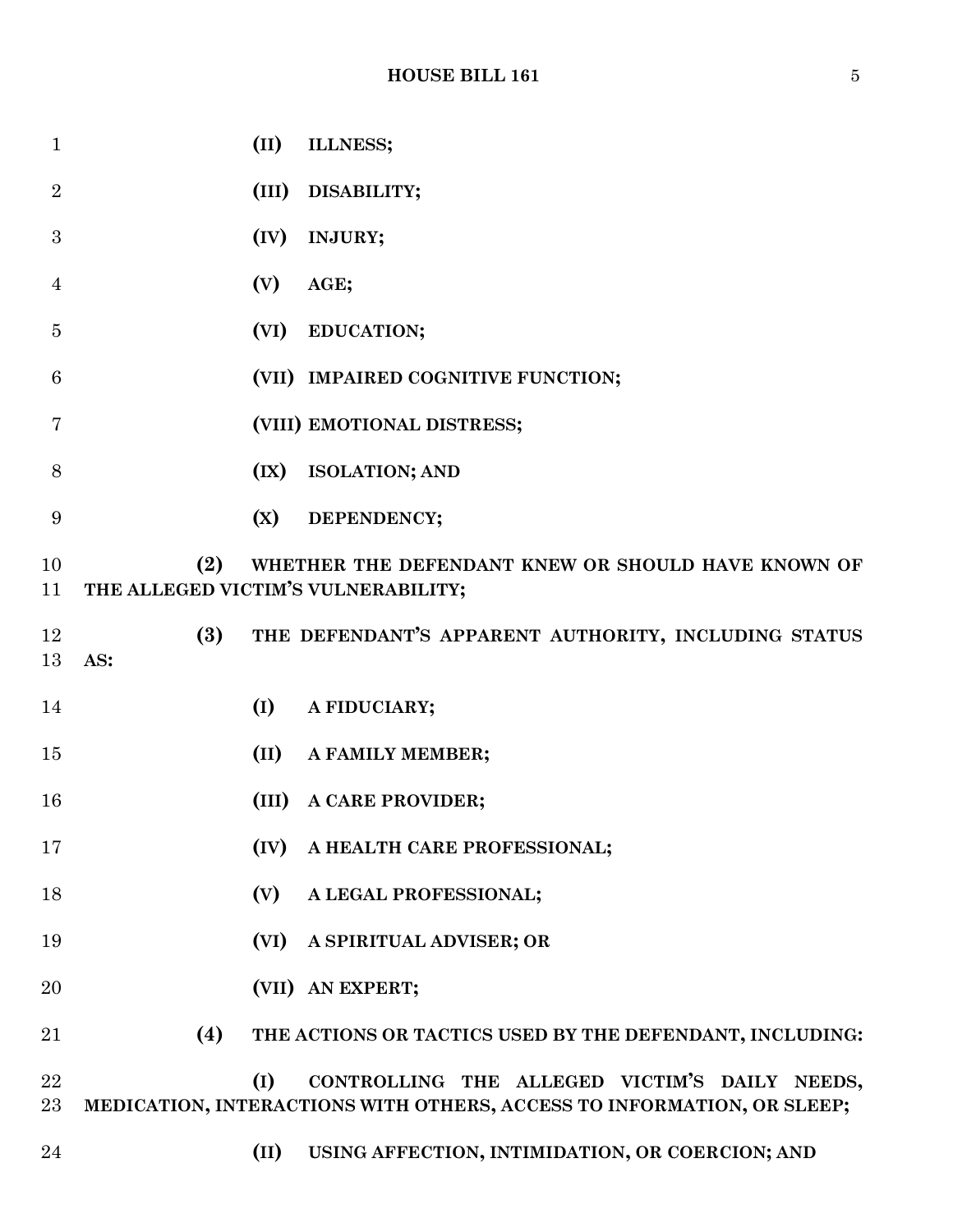**(III) INITIATING CHANGES IN PERSONAL OR PROPERTY RIGHTS, USING HASTE OR SECRECY IN EFFECTING THOSE CHANGES, EFFECTING CHANGES AT INAPPROPRIATE TIMES AND PLACES, AND CLAIMING EXPERTISE IN EFFECTING CHANGES; AND (5) THE EQUITY OF THE RESULT, INCLUDING: (I) THE ECONOMIC CONSEQUENCES TO THE ALLEGED VICTIM; (II) ANY DIVERGENCE FROM THE VICTIM'S PRIOR INTENT OR COURSE OF CONDUCT OR DEALING; (III) THE RELATIONSHIP OF THE VALUE CONVEYED TO THE VALUE OF ANY SERVICES OR CONSIDERATION RECEIVED; AND (IV) THE APPROPRIATENESS OF THE CHANGE IN LIGHT OF THE LENGTH AND NATURE OF THE RELATIONSHIP. Article – Estates and Trusts** 11–111. (a) A person convicted of unlawfully obtaining property from a victim in violation of § 8–801(b) of the Criminal Law Article shall be disqualified from inheriting, taking, enjoying, receiving, or otherwise benefitting from the estate, insurance proceeds, or property of the victim, to the extent provided in § 8–801(e) of the Criminal Law Article. (b) A person disqualified from inheriting, taking, enjoying, receiving, or otherwise benefitting from the estate, insurance proceeds, or property of the victim in accordance with subsection (a) of this section shall be treated as if the person predeceased the victim. (c) In the event a distribution is erroneously made to a person disqualified from inheriting, taking, enjoying, receiving, or otherwise benefitting from the estate, insurance proceeds, or property of the victim in violation of subsection (a) of this section, the disqualified person shall make full restitution to the heir, legatee, or beneficiary who should have received the distribution in accordance with subsection (b) of this section. (d) A fiduciary or other person who distributes property in good faith and without actual knowledge of a conviction under § 8–801 of the Criminal Law Article is not personally liable for the distribution. SECTION 2. AND BE IT FURTHER ENACTED, That this Act shall be construed to apply only prospectively and may not be applied or interpreted to have any effect on or application to any civil action or proceeding to determine a benefit from the estate,